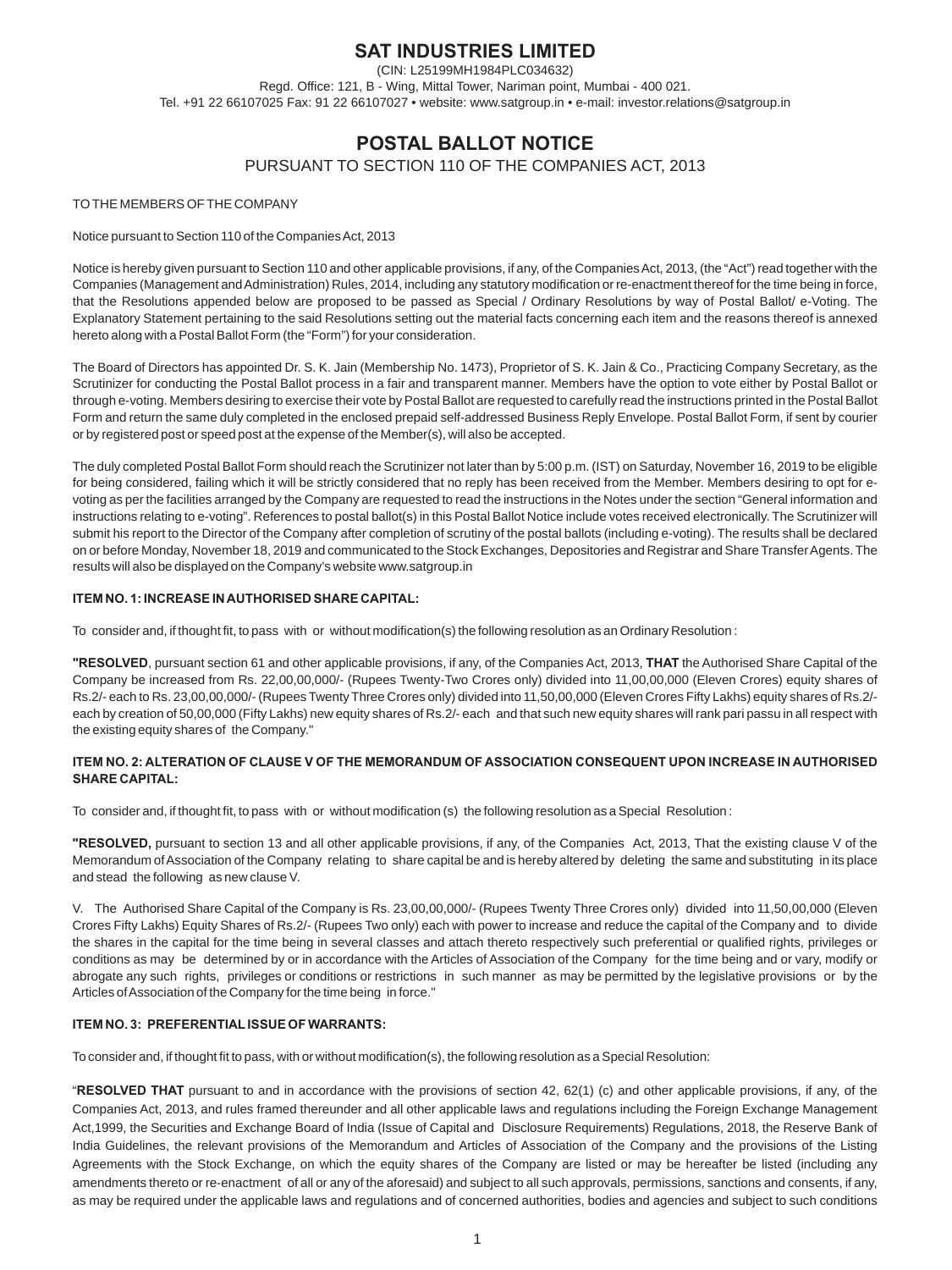and modifications as may be prescribed by any of the above said authorities, bodies, agencies and which may be agreed to by the Board of Directors of the Company (hereinafter referred to as "the Board", which term shall be deemed to include any Committee thereof which the Board may have or may hereafter constitute, to which all or any of the powers hereby conferred on the Board by this Resolution, have been or may hereafter at any time be delegated), the consent, authority and approval of the Company be and is hereby accorded to the Board to create, offer, and allot 50,85,000 (Fifty Lakhs Eighty Five Thousand) Warrants of Rs. 2/- each (the Warrants) at a price of Rs. 29/- (Rupees Twenty Nine only) per warrant or such price as computed as per Chapter V of SEBI (ICDR) Regulations 2018, whichever is higher with a right attached thereto entitling the holder of the Warrants to apply for and subscribe within such time as may be fixed by the Board in one or more tranches, not exceeding 18 months from the date of allotment of warrants against payment in cash to one fully paid up Equity Share of Rs. 2/- each in the Share Capital of the Company in lieu of one warrant, to the following:

| S.No. | Name of proposed allottee | <b>Identity</b> | <b>Permanent Account</b><br><b>Number</b> | Number of warrants |
|-------|---------------------------|-----------------|-------------------------------------------|--------------------|
| 01    | Mr. Yousuf Mohammed Kagzi | Non-Promoter    | AGHPK7080R                                | 50,85,000          |

on such terms and conditions as may be determined by the Board in its absolute discretion; with power to settle details as to the form and terms of issue of the Warrants to the allottee mentioned hereinabove and all other terms, conditions and matters connected therewith including to accept any modification thereto or therein as may be required by persons involved with any such issue of warrants in accordance with all applicable laws and regulations as may be prevailing at the time; provided that the price of the Warrants so issued shall not be less than the price arrived at in accordance with provisions of Chapter V of the Securities and Exchange Board of India (Issue of Capital and Disclosure Requirements) Regulations, 2018 (including any amendment or re-enactment thereof).

**RESOLVED FURTHER THAT** without prejudice to the generality of the above, the Relevant Date, being the date 30 days prior to the last date specified for receipt of duly completed postal ballot forms or e-voting is October 17, 2019 as prescribed under Regulations for Preferential Issues contained in chapter V of the Securities and Exchange Board of India (Issue of Capital and Disclosure Requirements) Regulations, 2018 (including any amendment or re-enactment thereof) and the aggregate par value of the Equity Shares so issued upon exercise of the rights attached to the Warrants referred to above shall not exceed Rs. 1,01,70,000/- (Rupees One Crore One Lakh Seventy Thousand only).

**RESOLVED FURTHER THAT** without prejudiced to the generality of the foregoing, the Board be and is hereby authorized to prescribe with respect to the aforesaid issue of the Warrants all or any of the terms or any combination of terms thereof in accordance with all applicable laws, bye-laws, rules, guidelines etc.

**RESOLVED FURTHER THAT** the Equity Shares issued pursuant to exercise of Warrants shall be subject to the Memorandum and Articles of Association of the Company and shall upon being so issued and allotted rank pari passu in all respects including dividend with the existing Equity Shares of the Company.

**RESOLVED FURTHER THAT** the new shares to be issued consequent upon the exercise of option attached with the Warrants to be listed on the Stock Exchange at which the shares are already listed.

**RESOLVED FURTHER THAT** for the purpose of giving effect to the above resolution and any offer, issue and allotment of above stated Warrants/ Equity Shares, the Board be and is hereby authorised to take all such actions, give all such directions and do all such acts, deeds and things as may be necessary, desirable or incidental thereto and matters connected therewith including without limitation to issue and sign all such documents, instruments and writings and to pay any fees, costs, charges and other outgoings in relation thereto and to settle all questions, to give such directions that may be necessary or arise in regard to or in connection with any such offer, issue or allotment of Warrants and utilization of the issue proceeds, as it may, in its absolute discretion, deem fit and any such action, decision or direction of the Board shall be binding on all members."

121, B- Wing, Mittal Tower **Harikant Turgalia** Nariman Point, Mumbai - 400 021 Whole-time Director Dated : 15.10.2019 DIN: 00049544

**Registered Office : By Order of the Board of Directors** 

- 1. A Statement pursuant to Section 102(1) of the Companies Act, 2013**,** in respect of items no.1 to 3 of the Postal Ballot Notice as set out above is annexed hereto.
- 2. The Board of Directors has appointed Dr. S.K. Jain (Membership No. 1473), Proprietor of S. K. Jain & Co., Practicing Company Secretary, as the Scrutinizer, for conducting the postal ballot process, in a fair and transparent manner.
- 3. The Notice is being sent to all the Members, whose names appear in the Register of Members/List of Beneficial Owners, received from National Securities Depository Limited (NSDL) / Central Depository Services (India) Limited (CDSL) as on 11.10.2019.
- 4. The resolutions, if passed by requisite majority, will be deemed to be passed on the last date specified for receipt of duly completed postal ballot forms or remote e-voting.
- 5. In compliance with provisions of Section 108 and 110 of the Act read with The Companies (Management and Administration) Rules, 2014, the Company is pleased to offer remote e-voting facility as an alternate, to all the Shareholders of the Company. For this purpose, the Company has entered into an agreement with CDSL for facilitating remote e-voting to enable the Shareholders to cast their votes electronically instead of dispatching Postal Ballot Form. Remote E-voting is optional.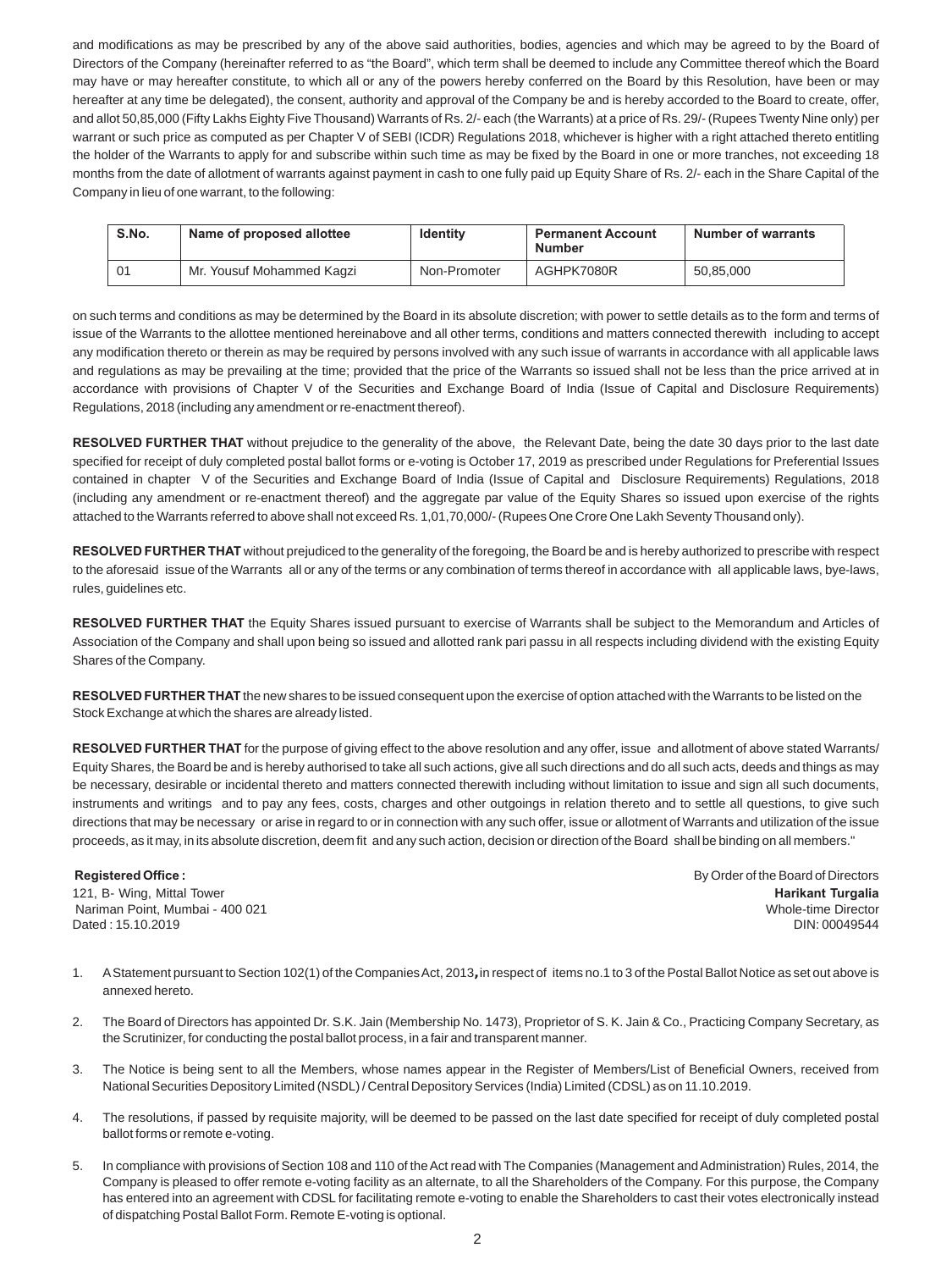# **General information and instructions relating to e-voting**

The instructions for shareholders voting electronically are as under:

The voting period begins on Friday, October 18, 2019 at 9.00 a.m. IST and ends on Saturday, November 16, 2019 at 5.00 p.m. During this period, members of the Company holding shares, either in physical form or in dematerialized form, as on the cut-off date i.e. October 11, 2019, may cast their vote electronically. The e-voting module shall be disabled by CDSL for voting thereafter.

# **1) In case of members receiving e-mail:**

- 1. Log on to the e-voting website www.evotingindia.com
- 2. Click on "shareholders" tab.
- 3. Now Enter your applicable User ID, as under:
	- a. For CDSL: 16 digits beneficiary ID
	- b. For NSDL: 8 Character DP ID followed by 8 Digits Client ID,
- c. Members holding shares in Physical Form should enter Folio No. registered with the Company.
- 4. Next enter the Image Verification code as displayed and Click on Login.
- 5. If you are holding shares in demat form and had logged on to www.evotingindia.com and cast your vote earlier for EVSN of any company, then your existing password is to be used.
- 6. If you are a first time user follow the steps given below:

|                                                                  | For Members holding shares in Demat Form any Physical Form                                                                                                                                                                                                                                                                                                          |
|------------------------------------------------------------------|---------------------------------------------------------------------------------------------------------------------------------------------------------------------------------------------------------------------------------------------------------------------------------------------------------------------------------------------------------------------|
| <b>PAN</b>                                                       | Enter your 10-digit alpha-numeric PAN issued by Income Tax Department<br>(Applicable for both demat shareholders as well as physical shareholders)<br>• Members who have not updated their PAN with the Company/Depository Participant are requested<br>to use the first two sequence number which is printed on the Postal Ballot Form indicated in the PAN field. |
| <b>Dividend</b><br><b>Bank Details OR</b><br>Date of Birth (DOB) | Enter the Dividend Bank Details or Date of Birth (in dd/mm/yyyy format) as recorded in your<br>demat account or in the company records in order to login.<br>If both the details are not recorded with the depository or Company, please enter the<br>member id/folio number in the Dividend Bank details field as mentioned in instruction iii.                    |

7. After entering these details appropriately, click on "SUBMIT" tab.

- 8. Members holding shares in physical form will then reach directly the Company selection screen. However, members holding shares in demat form will now reach 'Password Creation' menu wherein they are required to mandatorily enter their login password in the new password field. Kindly note that this password is to be also used by the demat holders for voting for Resolutions of any other company on which they are eligible to vote, provided that company opts for remote e-voting through CDSL platform. It is strongly recommended that members should not share their password with any other person and take utmost care to keep their password confidential.
- 9 . For Members holding shares in physical form, the details can be used only for remote e-voting on the Resolutions contained in this Notice. 10. Click on the EVSN of "SAT INDUSTRIES LIMITED".
- 11. On the voting page, you will see "RESOLUTION DESCRIPTION" and against the same the option "YES/NO" for voting. Select the option YES or NO as desired. The option YES implies that you assent to the respective Resolution and option NO implies that you dissent to the Resolution.
- 12. Click on the "Resolutions File Link" if you wish to view the entire Resolution details.
- 13 . After selecting the Resolution if a member has decided to vote there on, click on "SUBMIT". A confirmation box will be displayed. If a member wishes to confirm his vote, click on "OK", else to change the vote, click on "CANCEL" and accordingly modify his vote.
- 14. Once a member "CONFIRM" his vote on the Resolution, he will not be allowed to change his vote.
- 15. A member can also take out print of the voting done by him/her by clicking on "Click here to print" option on the Voting page.
- 16. If the demat account holder has forgotten the changed password, then Enter the User ID and image verification code and click on Forgot Password & enter the details as prompted by the system.
- 17. Shareholders can also cast their vote using CDSL's mobile app m-Voting available for android based mobiles. The m-Voting app can be downloaded from Google Play Store. Apple and Windows phone users can download the app from the App Store and the Windows Phone Store respectively. Please follow the instructions as prompted by the mobile app while voting on your mobile.
- 18. For Non-Individual Members and Custodians:
	- a. Non-Individual members (i.e. other than Individuals, HUF, NRI etc.) and Custodian are required to log on to www. evotingindia.com and register themselves as Corporates.
	- b. They should submit a scanned copy of the Registration Form bearing the stamp and sign of the entity to be mailed to helpdesk.evoting@cdslindia.com.
	- c. After receiving the login details a compliance user should be created using the admin login and password. The compliance user would be able to link the account(s) for which they wish to vote on.
	- d. The list of accounts should be mailed to helpdesk.evoting@cdslindia.com and on approval of the accounts they would be able to cast their vote.
	- e. A scanned copy of the Board Resolution and Power of Attorney (PoA) which they have issued in favour of the Custodian, if any, should be uploaded in PDF format in the system for the scrutinizer to verify the same.

# 2) **In case of members receiving the physical copy:**

- (A) User ID and Initial Password is provided in Postal Ballot Form
- (B) Please follow all steps from sl. no. 1 to 13 above to cast your vote.
- (C) In case you have any queries or issues regarding e-voting, you may refer the Frequently Asked Questions ("FAQs") and e-voting manual available at under help section or write an email to .
- (D) Kindly note that the shareholders can opt for only one mode of voting, i.e. either physical postal ballot or e-voting. If the shareholders are opting for e-voting, then do not vote by physical ballot also and vice-versa. However, in case shareholders cast their votes simultaneously by physical ballot and e-voting, then voting done through valid physical ballot only shall be considered valid and voting done by e-voting will be treated as invalid.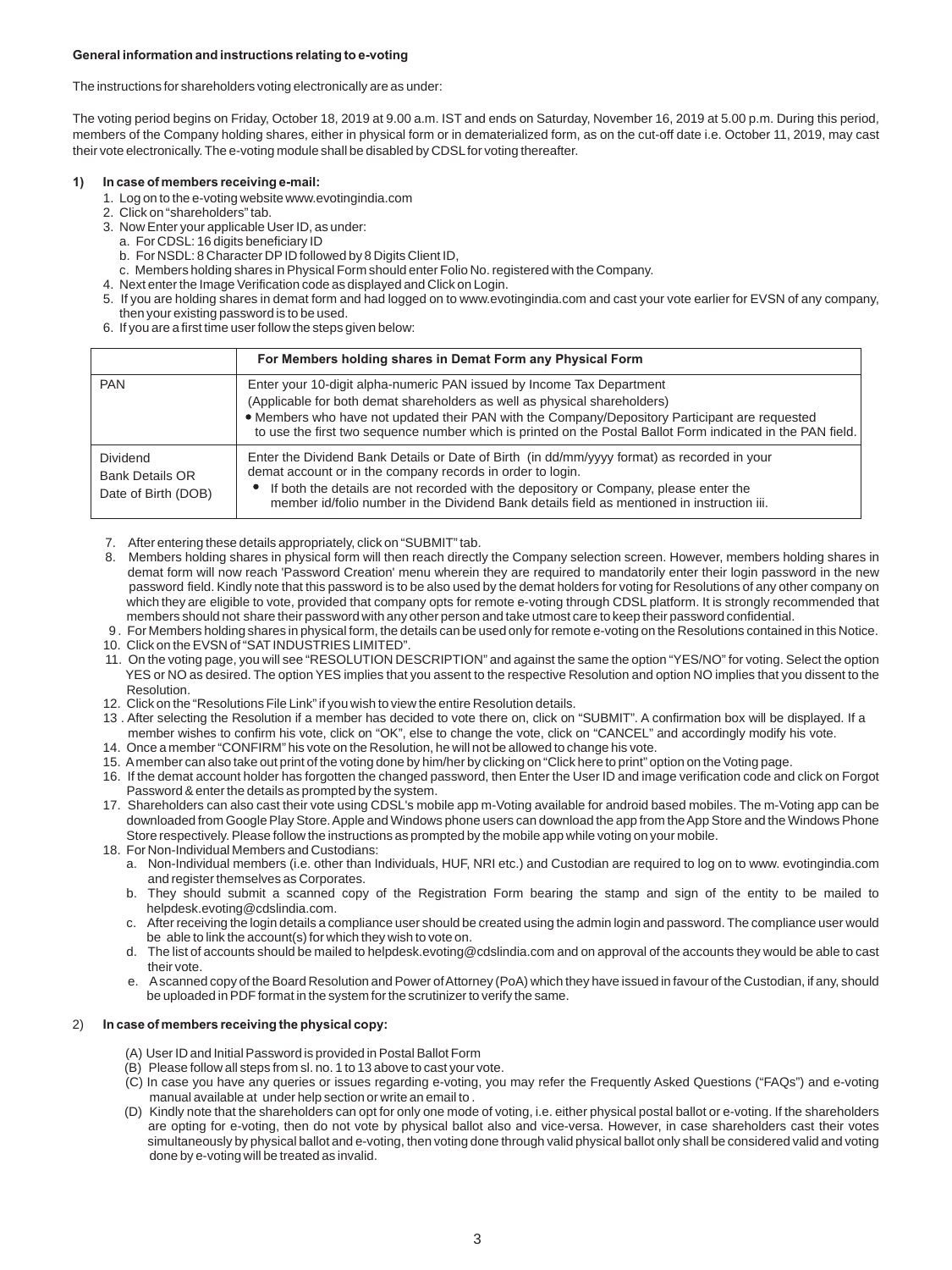#### **Annexure to Notice**

Statement of Material Facts pursuant to section 102 (1) of the Companies Act, 2013

#### **Item no. 1**

The Company is in process of expanding its activities and also the activities of its subsidiaries and associates. The proposed activities will require additional capital. The existing authorised share capital is not sufficient to fund the proposed activities and requires an increase therein.

Accordingly the Company proposes to increase it to Rs. 23,00,00,000/- from Rs. 22,00,00,000/- by the creation of 50,00,000 equity shares of Rs. 2/- each. The increase in the authorised share capital requires the consent of the shareholders. The directors, therefore, recommend an ordinary resolution in this regard.

None of the directors or key managerial personnel of the Company or their relatives is in any way concerned or interested, financially or otherwise, in the above referred resolution.

#### **Item no. 2**

With the proposed increase in the Authorised Share Capital from Rs. 22,00,00,000/- to Rs. 23,00,00,000/- the clause V of the Memorandum of Association of the Company will require suitable amendments to reflect true positions.

The directors, therefore, recommend a special resolution in this regard set out at items no. 2 of the accompanying notice for the consent of the shareholders.

A copy of the Memorandum of Association of the Company together with the proposed alterations is available for inspection by the members of the Company at its Registered Office on all working days (except Saturday and Holidays) between 10:30 A.M. to 1:30 P.M. up to November 16, 2019 (i.e. Last date of receipt of the postal ballot or e-voting).

None of the Directors and the Manager, key managerial personnel or their relatives are concerned or interested, financial or otherwise in any way in passing of these resolution.

#### **Item no. 3**

The Company is engaged in the business of general trading of merchandise, leasing of assets and financing, Manufacturing of Stainless-Steel Flexible Hoses and Assemblies, manufacturing of flexible packaging, renting of equipment, education etc. through itself or through subsidiaries and associates. In order to expand its existing activities and activities of subsidiaries and associates more vigorously and increase its competitiveness in the domestic market as well as in international market needs to strengthen its financial position by augmenting long term resources. To further expand the activities of the Company including investment in other body corporate for acquiring majority stakes, the Company requires fund on long term basis. To raise the funds from the public by way of issue of further share capital is a time consuming and costlier looking to the size of the funds. In the circumstances the Board of Directors of the Company thought it prudent to create, offer and allot 50,85,000 Warrants on preferential basis to Mr. Yousuf Mohammed Kagzi, who will be entitled to apply and subscribe one equity share of Rs. 2/- each in the capital of the Company against one Warrant.

The warrants are proposed to be allotted at a price of Rs. 29/- (Rupees Twenty-Nine only) per warrant or such price as computed as per Chapter V of SEBI (ICDR) Regulations 2018, whichever is higher. Currently, the Securities and Exchange Board of India (Issue of Capital and Disclosure Requirements) Regulations, 2018 as amended provide that the issue of warrant convertible into equity shares on a preferential basis can be made at a price not less than the higher of the following:

The average of the weekly high and low of the volume weighted average price of the related equity shares quoted on a recognized Stock Exchange during the 26 weeks preceding the relevant date ; OR the average of the weekly high and low of the volume weighted average price of the related equity shares quoted on recognized Stock Exchange during the two weeks preceding the relevant date.

The amount of the proposed issue will be utilized for the purpose of expansion, diversification, modernization, acquisition, amalgamation, investments (domestic or overseas), repayment of borrowings, debt, working capital, or any other corporate purpose as the Board may deem fit in its absolute discretion.

As per Section 62(1)(c) of the Companies Act, 2013 (as amended) read with Rule 13 of the Companies (Share Capital and Debenture) Rules, 2014, and Regulation of the Securities and Exchange Board of India (Issue of Capital and Disclosure Requirements) Regulations, 2018, as may be applicable, a listed issuer is permitted to make a preferential issue of specified securities, if a special resolution has been passed by its members.

Accordingly, the approval of the members of the Company is being sought, by way of a special resolution, to create, offer, issue and allot, Warrants, by way of preferential allotment to the proposed allottee.

#### **The relevant details / disclosures of the proposed issue are given below:**

## **a) The Object of the Issue**:

 The object of the issue is making fund available for expansion, diversification, modernization, acquisition, amalgamation, investments (domestic or overseas), repayment of borrowings, debt, working capital or any other corporate purpose as the Board may deem fit in its absolute discretion.

#### **b) Type and number of securities to be issued:**

The resolutions set out in the accompanying notice authorize the Board to issue to Mr. Yousuf Mohammed Kagzi, 50,85,000 (Fifty Lakhs Eighty-Five Thousand) convertible Warrants on a preferential basis by way of private placement.

#### **c) Intention of Promoters /Directors/Key Managerial persons to subscribe to the offer:**

None of the Promoters/Directors /Key Managerial Persons has intention to subscribe the offer.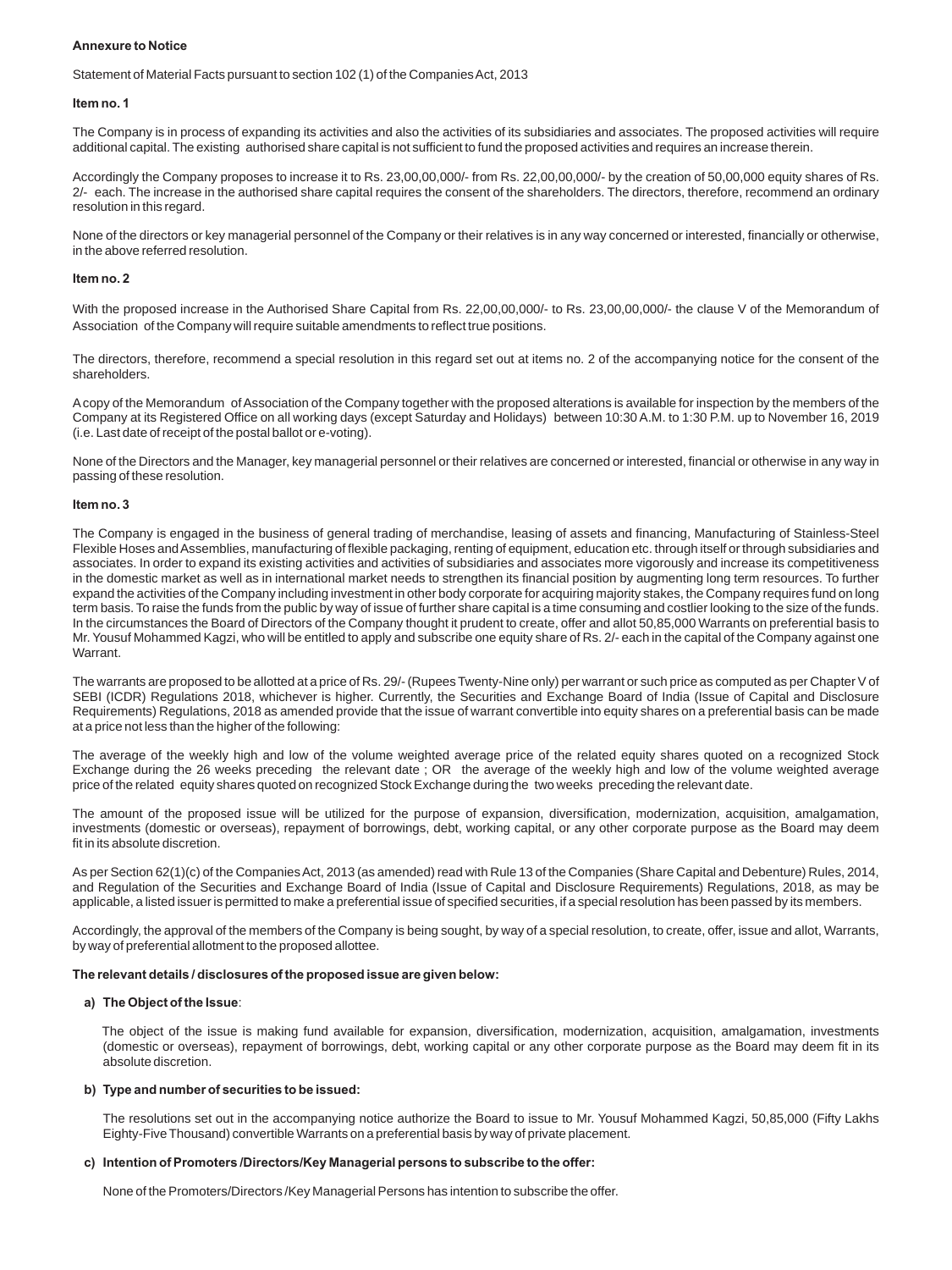## d) **Shareholding pattern before and after the issue:**

The total issued and paid up Equity Capital of the Company as of date this notice comprises of 10,80,00,000 Equity Shares of Rs. 2/- each. The shareholding pattern before and after the date of allotment (assuming all the warrants are fully exercised) is as follows:

| Category                                |                   | <b>Existing Shareholding pattern</b> | Subsequent to exercise of<br>proposed warrants* |                              |  |
|-----------------------------------------|-------------------|--------------------------------------|-------------------------------------------------|------------------------------|--|
|                                         | No. of share held | $%$ of<br>existing capital           | No. of share*                                   | $%$ of<br>*increased capital |  |
| A. Promoter's holding                   |                   |                                      |                                                 |                              |  |
| 1. Promoters                            |                   |                                      |                                                 |                              |  |
| - Indian Promoters                      | 5,83,35,000       | 54.01                                | 5,83,35,000                                     | 51.59                        |  |
| - Foreign Promoters                     | 0                 | $\Omega$                             | 0                                               | $\Omega$                     |  |
| 2. Person acting in concert             | $\Omega$          | $\mathbf{0}$                         | $\Omega$                                        | $\Omega$                     |  |
| <b>SUB-TOTAL</b>                        | 5,83,35,000       | 54.01                                | 5,83,35,000                                     | 51.59                        |  |
| B. Non-Promoters holding                |                   |                                      |                                                 |                              |  |
| Institutional Investors<br>3.           | 0                 | 0                                    | $\mathbf 0$                                     | $\mathbf 0$                  |  |
| a. Mutual Funds and UTI                 | $\Omega$          | $\Omega$                             | $\overline{0}$                                  | $\Omega$                     |  |
| b. Banks, Financial Institutions,       | 500               | 0                                    | 500                                             | $\mathbf 0$                  |  |
| c. Insurance companies,                 | 0                 | 0                                    | 0                                               | $\mathbf{0}$                 |  |
| d. Govt. Institutions/                  | $\Omega$          | $\Omega$                             | $\overline{0}$                                  | $\Omega$                     |  |
| non-government Institution              |                   |                                      |                                                 |                              |  |
| f. Flls                                 | $\Omega$          | 0                                    | $\mathbf 0$                                     | $\mathbf 0$                  |  |
| <b>SUB-TOTAL</b>                        | 500               | 0                                    | 500                                             | $\mathbf{0}$                 |  |
| Central Government/<br>4.               | 0                 | $\Omega$                             | $\Omega$                                        | $\Omega$                     |  |
| State Government(s)/ President of India |                   |                                      |                                                 |                              |  |
| 5.<br>Others                            |                   |                                      |                                                 |                              |  |
| a. Private Corporate Bodies             | 2,06,49,399       | 19.12                                | 2,06,49,399                                     | 18.26                        |  |
| b. Directors and Relatives              | 0                 | 0                                    | $\overline{0}$                                  | $\Omega$                     |  |
| b. Indian Public                        | 2,53,60,086       | 23.49                                | 3,04,45,086                                     | 26.92                        |  |
| c. NRIs/OCBs                            | 11,358            | 0.01                                 | 11,358                                          | 0.01                         |  |
| d. (Clearing Members)                   | 7,149             | 0.00                                 | 7,149                                           | 0.01                         |  |
| e. Hindu Undivided Family               | 36,36,508         | 3.37                                 | 36,36,508                                       | 3.21                         |  |
| <b>SUB-TOTAL</b>                        | 4,96,64,500       | 45.99                                | 5,47,49,500                                     | 48.41                        |  |
| <b>GRAND TOTAL</b>                      | 10,80,00,000      | 100.00                               | 11,30,85,000                                    | 100.00                       |  |

\* - the figures in the shareholding pattern are based on the assumption that all the Warrants will be subscribed pursuant to the shareholders' resolution and all the said Warrants will be exercised / converted into equity shares. However, if any Warrants are not subscribed or exercised, the figures will change accordingly.

#### **e) Proposed time limit within which the allotment shall be complete:**

 The allotment of Warrants shall be completed within 15 (Fifteen) days from the date of passing of the resolution by the members or within 15 days from the date of receipt of all requisite approvals from regulatory authorities / bodies, whichever is later.

#### **f) The identity of the proposed allottees and the % of post preferential issue capital that may be held by them**

| S. No. | Name                         | Category                      | Pre-Issue holding       |                   | Subsequent to exercise of<br>proposed warrants * |                          |                 |
|--------|------------------------------|-------------------------------|-------------------------|-------------------|--------------------------------------------------|--------------------------|-----------------|
|        |                              |                               | No. of<br><b>Shares</b> | $%$ of<br>holding | No. of shares<br>to be allotted                  | Holdina<br>No. of shares | $\%$<br>holding |
|        | Mr. Yousuf<br>Mohammed Kaqzi | <b>NON</b><br><b>PROMOTER</b> |                         |                   | 50,85000                                         | 50,85000                 | 4.50            |

 \*-on the assumption that all the Warrants will be subscribed pursuant to the shareholders' resolution and all the said Warrants will be exercised / converted into equity shares. However, if any Warrants are not subscribed or exercised, the figures will change accordingly.

#### **g) The identity of the natural persons who are the ultimate beneficial owners of the shares to be allotted and/or who ultimately control the proposed allottee:**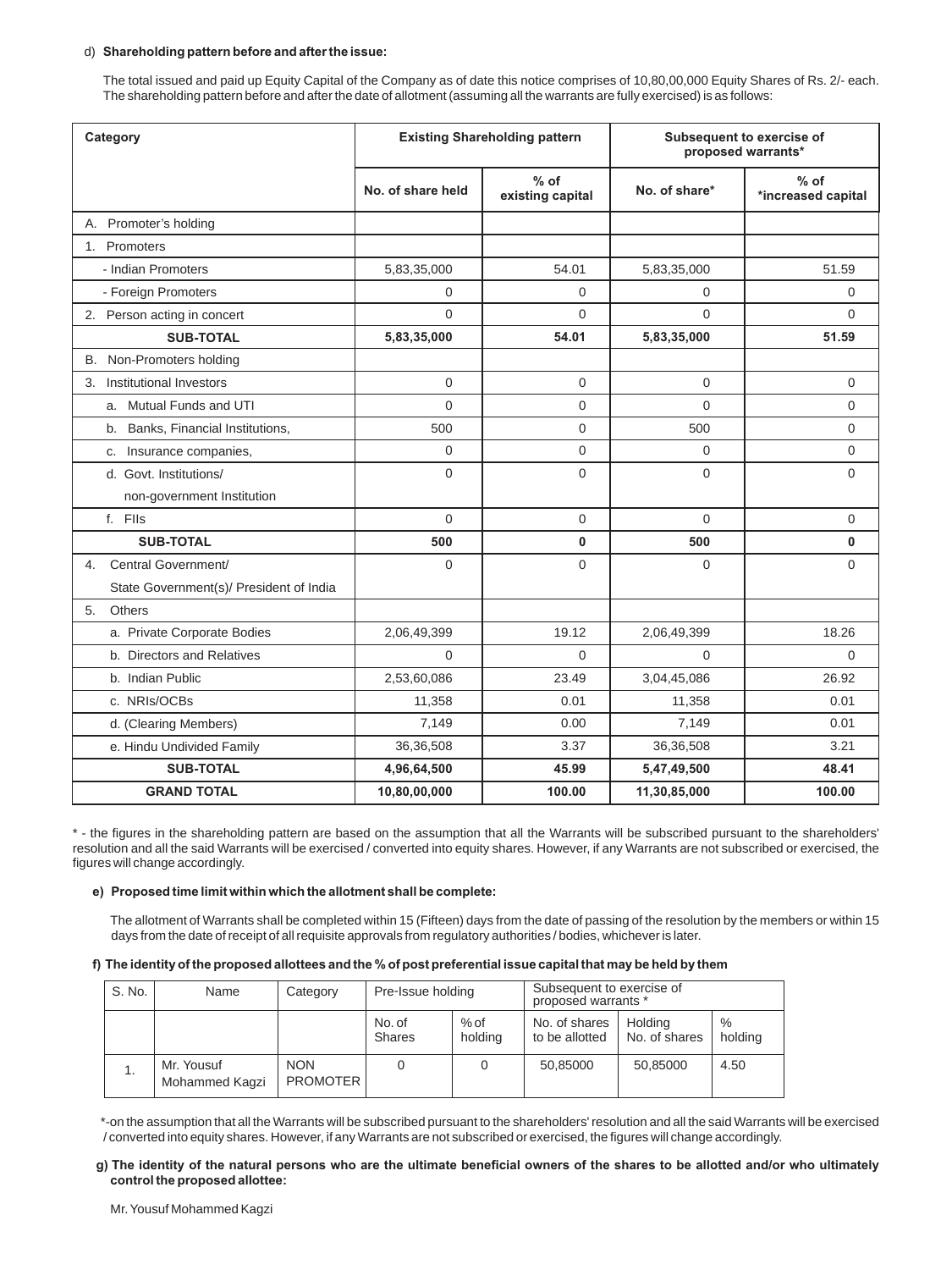#### **h) Change in control, if any, in the Company that would occur consequent to the preferential offer:**

 The existing promoters will continue to be in control of the Company and there will not be any change in management control of the Company as a result of the proposed preferential allotment.

#### **i) The number of persons to whom allotment on preferential basis have already been made during the year, in terms of number of securities as well as price:**

This is the first preferential issue of securities by the Company during this financial year.

#### **j) Lock-in Period:**

 The Warrants and the Equity Shares to be allotted upon exercise thereof shall be subject to lock-in as per Regulation 167 of the ICDR Regulations.

#### **k) Justification for the allotment proposed to be made for consideration other than cash together with valuation report of the registered valuer:**

Not applicable

#### **l) Relevant Date with reference to which the price has been arrived at:**

 The 'Relevant Date' in terms of Regulation 161 of the ICDR Regulations, 2018, for determination of minimum price is Thursday, October 17, 2019, being a date, which is 30 (Thirty) days prior to the last date of receipt of the postal ballot or e-voting i.e. Saturday, November 16, 2019.

#### **m) The price at which the allotment is proposed:**

 The warrants are proposed to be allotted at Rs. 29/- (Rupees Twenty-Nine only) per warrant or such price as computed as per Chapter V of SEBI (ICDR) Regulations 2018, whichever is higher.

#### **n) Basis on which the price has been arrived at along with report of the registered valuer:**

 The price will be determined in accordance with Chapter V of the SEBI ICDR Regulations, 2018, and the report of the registered valuer as such is not applicable since the Company is a listed entity.

#### **o) Auditors' Certificate:**

 The Auditors' Certificate for the issue price etc. and other relevant papers/ certificates are available for inspection by the members of the Company during the office hours from 10:30 A.M. to 1:30 P.M. on all working days (except Saturdays and holidays) at the registered office of the Company till November 16, 2019 (i.e. last date of receipt of the postal ballot or e-voting).

#### **p) Undertaking:**

In terms of the ICDR Regulations, the Company hereby undertakes that:

- i. It would re-compute the price of the Warrants or Equity Shares to be issued upon exercise of the Warrants in terms of the ICDR Regulations, where it is required to do so.
- ii. If the amount payable on re-computation of the price is not paid within the time stipulated in the ICDR Regulations, the Warrants / Equity Shares shall continue to be locked-in till the time such amount is paid by the proposed allottee.

 The Company shall at all times comply with the minimum public shareholding requirements prescribed under the Securities Contracts (Regulation) Rules, 1957, as amended and Regulation 38 of the SEBI Listing Regulations.

#### **p) Others:**

- i. Save and except the Preferential Issue as proposed in the resolution at Item No.3 of the accompanying Notice, the Company has made no other issue or allotment of securities on preferential basis during the year; and
- ii. It is hereby confirmed that neither the Company nor any of its Promoters or Directors are willful defaulter.

 Your Directors are of the view that the proposed issue and allotment will be in the benefit of the shareholders of the Company. The Board of directors recommends the resolution set out at item no. 3 of the accompanying notice for the approval of the Members.

 None of the Directors and the Manager, key managerial personnel or their relatives are concerned or interested, financial or otherwise in any way in passing of the resolution.

**Registered Office : By Order of the Board of Directors** 121, B- Wing, Mittal Tower **Harikant Turgalia** Nariman Point, Mumbai - 400 021 Whole-time Director Dated: 15.10.2019